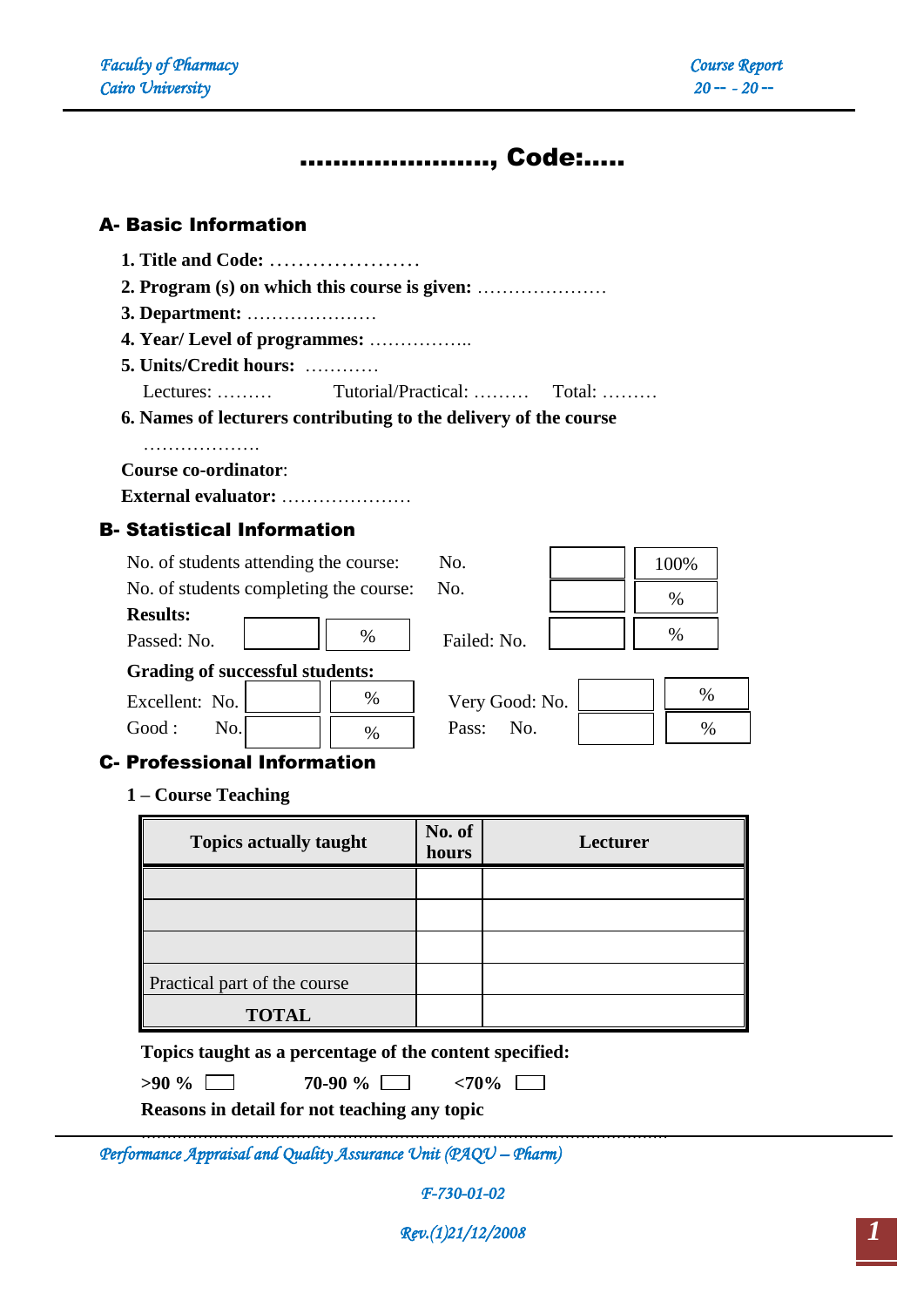# **If any topics were taught which are not specified, give reasons in detail**

………………………………………………………………………………………… …………………………………………………………………………………………

### **2- Teaching and Learning Methods:**

| Practical Training/Laboratory: |  |
|--------------------------------|--|
| Seminar/Workshop:              |  |

Case Study:

Other Assignments/Homework:

If teaching and learning methods were used other than those specified, list and give reasons:

……………………………………………………………………………..

### **3- Student Assessment:**

| <b>Method of Assessment</b>  | Percentage of total | Mark |
|------------------------------|---------------------|------|
| Written examination          |                     |      |
| Oral examination             |                     |      |
| Practical/laboratory work    |                     |      |
| Other Assignments/class work |                     |      |
| <b>Total</b>                 |                     |      |

*Members of Examination Committee*

………………………….

## *Role of external evaluator:*

1) Weight of each part: % of lectures: % of questions in exam

2) Match between the examination and topic taught

- 3) The existence of grading criteria in examination sheet
- 4) The allocation and distribution of marks and weighting
- 5) Effectiveness of the overall assessment in measuring the achievement of the ILOs

## **4- Facilities and Teaching Materials:**

|  | Totally adequate |  |  |
|--|------------------|--|--|
|--|------------------|--|--|

Adequate to some extent

Inadequate

List any inadequacies

………………………………………

#### **5- Administrative Constraints**

List any difficulties encountered

*Performance Appraisal and Quality Assurance Unit (PAQU – Pharm)* 

*F-730-01-02*